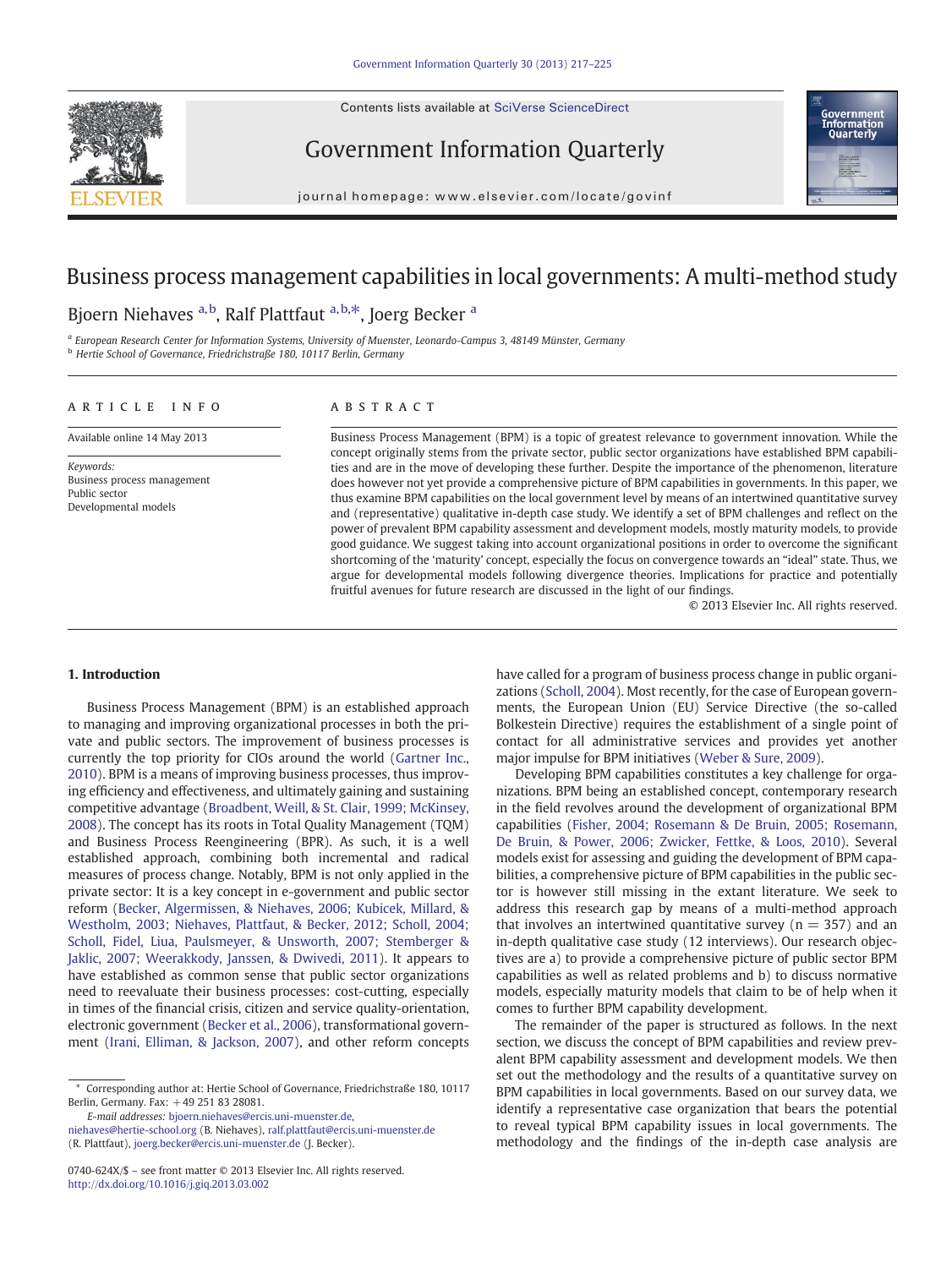Table 1

| ------- |                                   |  |
|---------|-----------------------------------|--|
|         | BPM capability assessment models. |  |

| References                                                                          | Name (and type)                                                             | Concept                                                                       | Sector  | Theoretical foundation                                                                | Imperative for development                                           |
|-------------------------------------------------------------------------------------|-----------------------------------------------------------------------------|-------------------------------------------------------------------------------|---------|---------------------------------------------------------------------------------------|----------------------------------------------------------------------|
| (De Bruin & Rosemann, 2007;<br>Rosemann & De Bruin, 2005:<br>Rosemann et al., 2006) | <b>Business Process Management</b><br>Maturity Model (BPMMM)                | 5 stages, referring to the<br>CMM (Paulk et al., 1993);<br>6 capability areas | Private | Previous studies on BPM<br>and/or maturity models                                     | Develop until level 5 is achieved,<br>following the prescribed path. |
| (Zwicker et al., 2010)                                                              | Public Administration BPM<br>Maturity Model for the<br>48-h-service promise | Builds on Rosemann<br>et al.'s BPMMM, 5 stages,<br>6 capability areas         | Public  | Previous studies, design<br>science approach, but<br>purely descriptive<br>evaluation | Develop until level 5 is achieved,<br>following the prescribed path. |
| (Fisher, 2004)                                                                      | <b>Business Process Maturity</b><br>Model                                   | 5 stages; "5 levers of<br>change"                                             | Private | None                                                                                  | Develop until level 5 is achieved,<br>following the prescribed path. |
| (Weber, Curtis, & Gardiner, 2008)                                                   | <b>OMG Business Process</b><br><b>Maturity Model</b>                        | 5 stages, referring to the<br>CMM: a multitude of<br>action fields            | Private | None                                                                                  | Develop until level 5 is achieved,<br>following the prescribed path. |
| (Hammer, 2007)                                                                      | Process and Enterprise<br>Maturity Model                                    | 4 stages; 4 capability areas                                                  | Private | None                                                                                  | Develop until level 4 is achieved,<br>following the prescribed path. |

presented in [Section 4.](#page--1-0) The final sections are concerned with the theoretical and practical implications, limitations, and future research.

### 2. Business process management capabilities

BPM can be regarded as a management approach for achieving both revolutionary and evolutionary improvements in business processes. BPM has its seeds in TQM and BPR, and combines the merits of both traditions [\(Hung, 2006; Zairi & Sinclair, 1995](#page--1-0)). Hence, it is a holistic approach to managing organizations [\(Armistead & Machin,](#page--1-0) [1998\)](#page--1-0). However, the term BPM is not used unambiguously. As the focus of BPM projects can range between purely organizational and purely technical ([Rosemann et al., 2006\)](#page--1-0), some authors understand BPM in a narrower sense as the tools needed to model and execute processes [\(Smart, Maddern, & Maull, 2009](#page--1-0)). In contrast, we understand BPM in a broader sense extending this narrow view: it covers other areas as culture, governance, or strategic alignment, too. From a theoretical perspective BPM can be understood as a collection of dynamic capabilities to adapt existing business processes and create new ones to achieve a fit with the organizational environment [\(Niehaves, Plattfaut, & Sarker, 2011; Niehaves & Plattfaut, 2010;](#page--1-0) [Trkman, 2010;](#page--1-0) see also [Klievink and Janssen \(2009\)](#page--1-0) for a discussion of dynamic capabilities in the public sector). Dynamic capabilities are the organization's ability to integrate, build, and reconfigure operational capabilities (here: processes) for the purpose achieving a fit with the market environment [\(Teece, Pisano, & Shuen, 1997\)](#page--1-0).

The main focus of contemporary BPM research has shifted from BPM as a concept to that of developmental models for BPM in organizations. Today, BPM is no longer new, it rather builds upon more than 20 years of scientific research (e.g., [Davenport & Short, 1990;](#page--1-0) [Hammer, 1990](#page--1-0)). Thus, the academic community now has a fair understanding of the concept BPM. Hence, new streams of research have emerged. A major issue at present is how organizations can and should develop their BPM capabilities. Here, literature provides a prolific discussion of capability assessment and development models in the private ([De Bruin & Rosemann, 2007; Rosemann et](#page--1-0) [al., 2006\)](#page--1-0) and in the public sector [\(Zwicker et al., 2010;](#page--1-0) see Table 1 for an overview).

As to our best knowledge, extant BPM capability models fall into the class of maturity models which represent a specific class of BPM development models and have been adopted widely. In BPM specifically, literature offers five distinct maturity models (see again able 1). The basic concepts underlying all models are very similar and originate from the Capability Maturity Model (CMM; see [Paulk, Curtis,](#page--1-0) [Chrissis, & Weber, 1993\)](#page--1-0). The common elements of extant BPM capability (maturity) models include:

i. Building Blocks: All models have a number of stages (four or five), through which an organization proceeds to the most beneficial BPM. These stages are intended to quantify and summarize the evaluation, so as to be consistent and comparable ([Rosemann et al., 2006](#page--1-0)). In order to assess the status quo and give directions for future development, the models specify several capability areas, factors, action fields, or levers of change. These concepts represent "important components of BPM and allow a separate evaluation" [\(Rosemann et al., 2006,](#page--1-0) [p. 5](#page--1-0)).

- ii. Theory Background: The theoretical foundation of existing BPM maturity models is arguably rather weak (see [Klievink &](#page--1-0) [Janssen, 2009](#page--1-0)). Most models are very practitioner-oriented and seldom refer to any body of theoretical knowledge. The BPM Maturity Model of [Rosemann et al. \(2006\)](#page--1-0) refers to previous studies on BPM and the Public Administration BPM Maturity Model by [Zwicker et al. \(2010\)](#page--1-0) builds upon Rosemann et al.'s work. However, neither model uses specific theories in terms of causal explanations or testable propositions. This perception is in line with such previous studies as [Becker,](#page--1-0) [Niehaves, Pöppelbuß, and Simons \(2010, p. 6\)](#page--1-0), who argue that maturity models in general "seldom refer to theories or theoretical statements of relationships".
- iii. Imperative for Development: All models propose developing BPM capabilities until the highest level is achieved, following a prescribed (sequential) developmental path. As such, maturity models are prescriptive in nature ([Rosemann et al., 2006](#page--1-0)). This is a direct consequence of defining the last stage as the most beneficial one. Maturity models prescribe organizations to a) reach the highest level possible and b) achieve this by proceeding along a specific path. Any divergence from this prescribed path should be corrected first, before the journey to high maturity can be pursued further [\(Fisher, 2004](#page--1-0)). As a result, maturity models prescribe conceptual convergence towards an "ideal" state. This perception is closely related to convergence theory ([Meyer, Boli-Bennett, & Chase-Dunn, 1975](#page--1-0)).
- iv. Sector Focus: The original area of application and focus of the majority of capability assessment models is the private sector. For instance, [Rosemann et al. \(2006, p. 7\)](#page--1-0) explicitly claim validity of their model for the private sector only. Subsequent work of [Zwicker et al. \(2010\)](#page--1-0) has adapted Rosemann et al.'s BPMMM and created a model for public sector BPM. The authors applied it to assess BPM capabilities relating to the specific issues of the 48-h-service-promise ([Zwicker et al., 2010](#page--1-0)). Overall, the original application area of the models is the private sector or a very limited area of public sector BPM.

Against this background, we can identify several shortcomings in prevalent public sector BPM capability research. First, no holistic BPM capability assessment research has been undertaken in the public sector yet. [Zwicker et al. \(2010\)](#page--1-0) focus on the specific aspect of